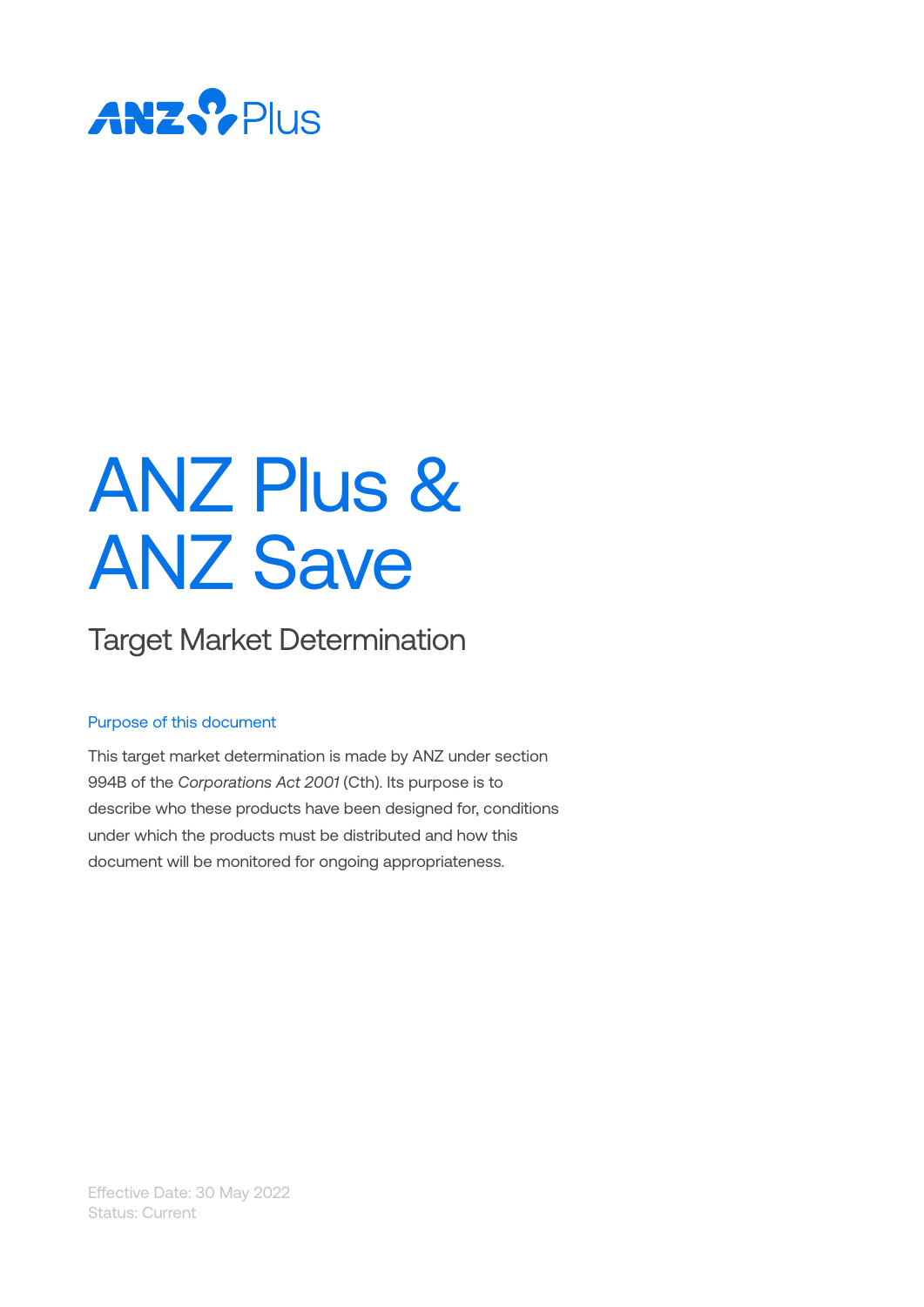## Target Market

| ANZ Plus and ANZ Save have been designed for<br>customers who:                         | Key attributes of ANZ Plus and ANZ Save that make<br>the products appropriate for the target market:                                                                                                                                                                    |  |
|----------------------------------------------------------------------------------------|-------------------------------------------------------------------------------------------------------------------------------------------------------------------------------------------------------------------------------------------------------------------------|--|
| Want both transactional and savings accounts<br>for personal or domestic purposes      | <b>Eligibility:</b> ANZ Plus and ANZ Save are only<br>$\bullet$<br>available to individuals.                                                                                                                                                                            |  |
|                                                                                        | <b>Transactional ability: Allow customers</b><br>$\bullet$<br>to access funds and to make and receive<br>payments.                                                                                                                                                      |  |
|                                                                                        | <b>Savings:</b> Allow customers to save funds.<br>$\bullet$                                                                                                                                                                                                             |  |
| Want to earn a variable rate of interest on their<br>savings (subject to market rates) | <b>Interest:</b> Interest is only available on ANZ Save.<br>$\bullet$<br>Different balances may attract different rates.<br>ANZ will pay interest at the applicable rate on<br>the balance of ANZ Save.                                                                 |  |
| Are comfortable managing their personal<br>$\bullet$<br>banking via the ANZ Plus App   | <b>Digital Access: Accounts can only be</b><br>$\bullet$<br>accessed via the ANZ Plus App using a<br>compatible smart mobile device. Accounts<br>cannot be accessed via existing ANZ channels<br>including ANZ branches, ANZ Phone Banking<br>and ANZ Internet Banking. |  |
| Want the ability to make and receive payments<br>digitally or via a Visa Debit Card    | Payment methods: Payments can only be<br>$\bullet$<br>made and received digitally or via the Visa debit<br>card provided.                                                                                                                                               |  |
| Prefer to pay no periodic service fee                                                  | <b>Fees:</b> No periodic service fees. Transaction fees<br>may apply for certain transactions.                                                                                                                                                                          |  |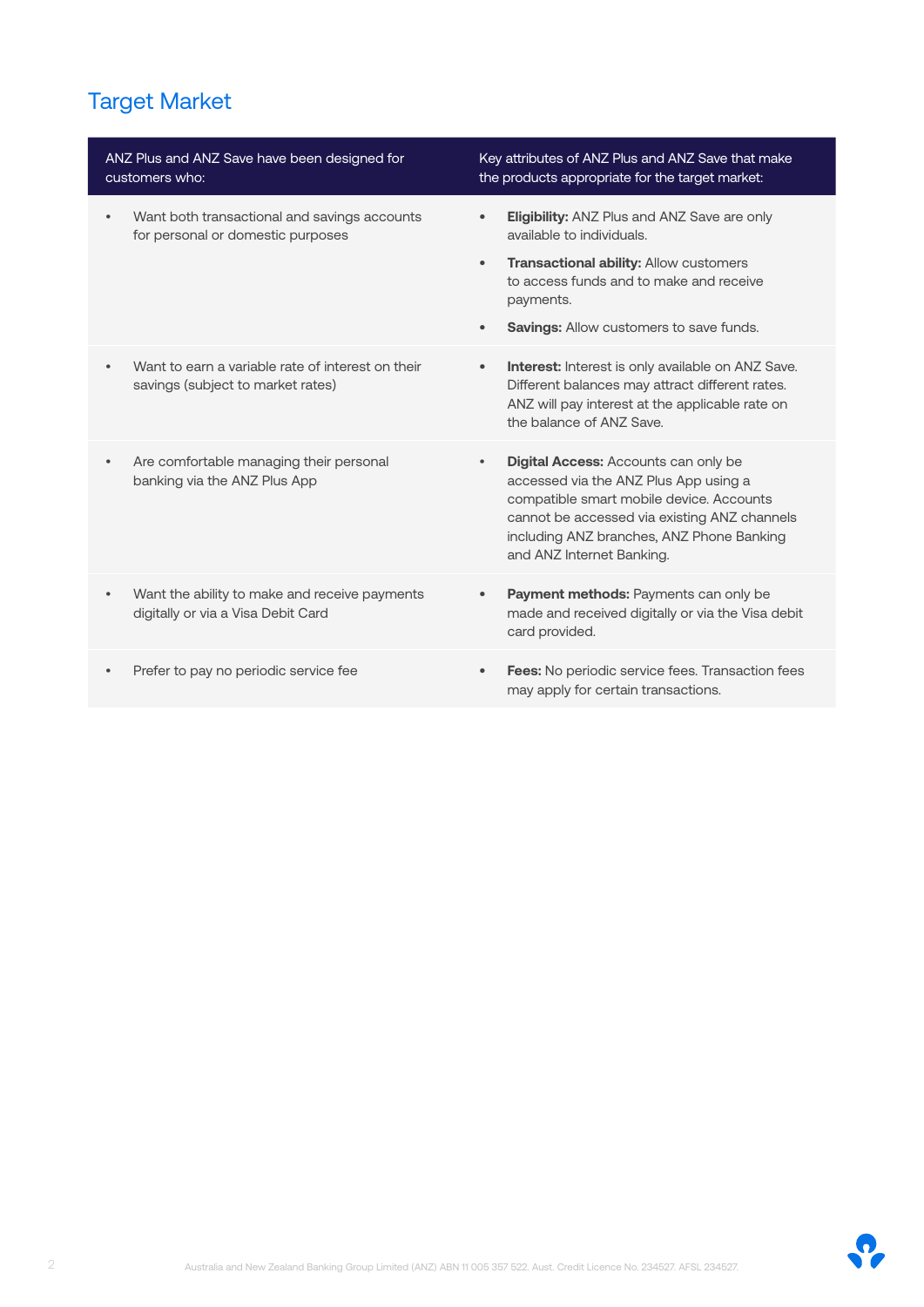## Distribution Conditions

ANZ applies the following conditions and restrictions to the distribution of ANZ Plus and ANZ Save so that the products are likely to be provided to customers in the target market.

|                             | Condition                                                                                                                                                                                                                                                                                                                                                                                                                                                                         | Why do we do this?                                                                                                                                                                                                                                                                                                         |
|-----------------------------|-----------------------------------------------------------------------------------------------------------------------------------------------------------------------------------------------------------------------------------------------------------------------------------------------------------------------------------------------------------------------------------------------------------------------------------------------------------------------------------|----------------------------------------------------------------------------------------------------------------------------------------------------------------------------------------------------------------------------------------------------------------------------------------------------------------------------|
| Channel                     | ANZ Plus and ANZ Save are provided to<br>customers through the following channels:<br>ANZ Plus App.<br>ANZ Plus and ANZ Save cannot be<br>distributed by third parties.                                                                                                                                                                                                                                                                                                           | So that:<br>ANZ will only issue ANZ Plus and ANZ<br>Save to customers who have applied<br>through channels that are subject to<br>appropriate conditions, controls and/or<br>monitoring by ANZ; and<br>customers must have access to a<br>$\bullet$<br>compatible smart phone device in<br>order to apply for the product. |
| Training &<br>Accreditation | ANZ Plus and ANZ Save can only be<br>provided to customers:<br>by ANZ through an automated<br>channel, the ANZ Plus App.<br>However ANZ staff who service customers<br>or are involved in determining the features<br>of the product, the features of the digital<br>distribution process (including any text<br>presented to customers) and the rules for<br>eligibility and distribution of the product,<br>complete relevant training at induction and<br>on an ongoing basis. | So that these ANZ staff understand<br>the distribution process which ANZ<br>must comply with when distributing<br>ANZ products, as well as the legislative<br>framework relevant to their activities.                                                                                                                      |
| Process                     | Accounts can only be issued by the<br>following process:<br>Customer self-service application<br>via the ANZ Plus App. As part of the<br>application process, customers are<br>presented with product information<br>and key suitability indicators, prior to<br>the products being issued.                                                                                                                                                                                       | So that customers can self-service their<br>product application and decide based<br>on information provided whether the<br>products are suitable for their needs.                                                                                                                                                          |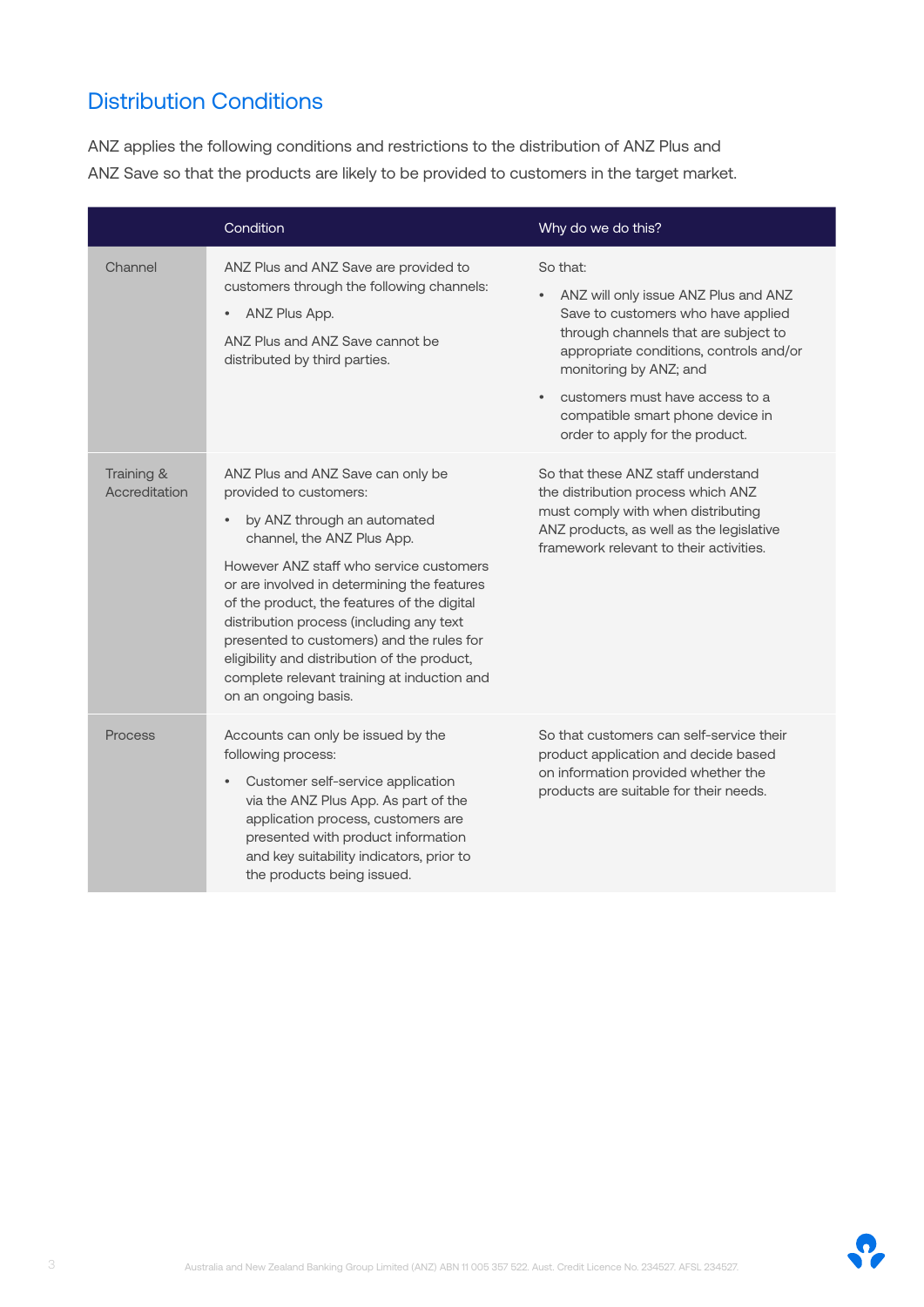### Review the Target Market Determination (TMD)

ANZ will review the TMD periodically to ensure it remains appropriate.

| Periodic Reviews of the TMD |                           | Timing    |                                                                  |
|-----------------------------|---------------------------|-----------|------------------------------------------------------------------|
|                             | Initial review            | $\bullet$ | No later than 18 months from the date the TMD<br>is made.        |
|                             | Subsequent ongoing review | $\bullet$ | No later than 18 months from the date of the<br>previous review. |

#### Review Triggers

In addition, ANZ will review the TMD earlier if one or more of the following occurs, where they reasonably suggest that the TMD is no longer appropriate:

- There is a material change to the products or their distribution.
- There is a change in law or its application, a change in relevant industry code, an AFCA determination, a court decision, or ASIC or other regulatory guidance that materially affects the products.
- There is a significant increase beyond expected levels in complaints or disputes, or a significant change in the nature of complaints or disputes relating to the products.
- ANZ has information about the way in which the products are being distributed, operating or being used by customers that reasonably suggests the TMD is no longer appropriate.
- Any other event occurs or information is received (for example significant dealings in the products that are not consistent with the TMD) that reasonably suggests the TMD is no longer appropriate.

#### Reporting

Regulated persons must provide the following information to ANZ:

| Category   | <b>Description</b>                                                                                                                                                                                                                                                                                                                             | Reporting period           | Reporting timeframe                                                                                             |
|------------|------------------------------------------------------------------------------------------------------------------------------------------------------------------------------------------------------------------------------------------------------------------------------------------------------------------------------------------------|----------------------------|-----------------------------------------------------------------------------------------------------------------|
| Complaints | Whether any complaints relating<br>$\bullet$<br>to the products were received<br>during the reporting period; and<br>If so:<br>$\bullet$<br>- the number of complaints<br>received during the reporting<br>period; and<br>- the substance of those<br>complaints and any general<br>feedback relating to the<br>products or their performance. | Every calendar<br>quarter. | As soon as<br>practicable and<br>in any case within<br>10 business days<br>of the relevant<br>reporting period. |